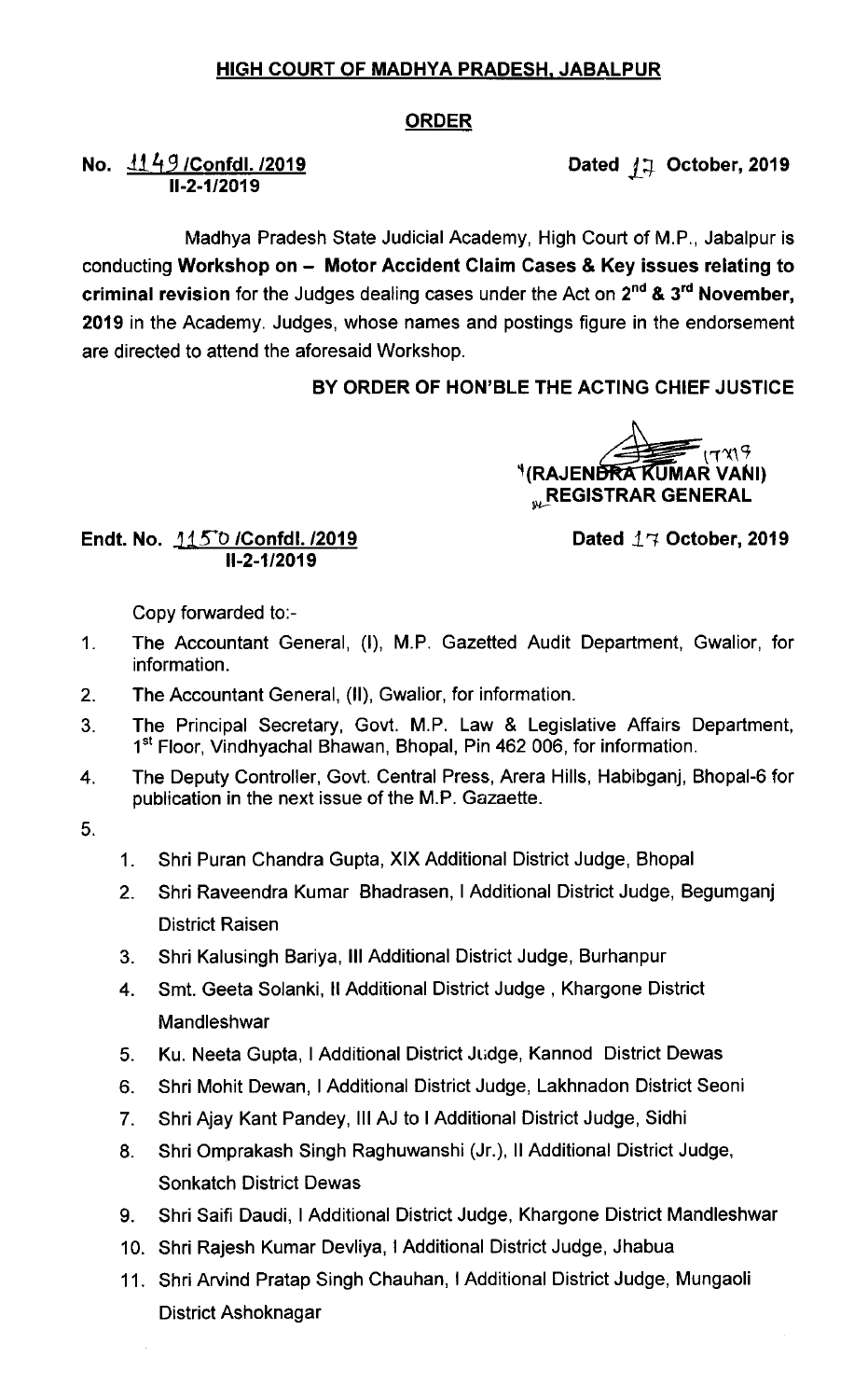- 12. Shri Anurag Dwivedi, I Additional District Judge, Panna
- 13. Shri Manoj Kumar Tiwari (Jr.),I Additional District Judge, Jatara District **Tikamgarh**
- 14. Shri Pawan Kumar Bandil, IV Additional District Judge, Bhind
- 15. Shri Sanjay Pal Singh Bundela, Additional District Judge, Bareli District Raisen
- 16. Shri Pradip Rathore, II Additional District Judge, Ashta District Sehore
- 17. Shri Ashutosh Shukla, XXI Additional District Judge, lndore
- 18. Smt. Arti A. Shukla, III Additional District Judge, Khurai District Sagar
- 19. Dr. Dharmendra Kumar Tada, II Additional District Judge, Ambah District Morena
- 20. Smt. Jyoti Mishra, 11 Additional District Judge, Bina District Sagar
- 21. Shri Kishore Kumar Gehalot,I Additional District Judge, Shujalpur District Shajapur
- 22. Shri Rajendra Dewda, IV Additional District Judge, Ujjain
- 23. Shri Goutam Bhatt, Xvll Additional District Judge, Gwalior
- 24. Shri Amar Goel, XIII Additional District Judge, Gwalior
- 25. Shri Rajesh Kumar Tiwari, II Additional District Judge, Umaria
- 26. Shri Tarun Singh, lv Additional District Judge, Ratlam
- 27. Shri Sachin Jain (Sr.), Ill Additional District Judge, Satna
- 28. Shri Navneet Kumar Walia, VII Additional District Judge, Sagar
- 29. Shri Shahabuddin Hashmi, Xxvll Additional District Judge, lndore
- 30. Shri Atma Ram Taunk, V AJ to I Additional District Judge, Vidisha
- 31. Shri Upendra Deshwal, Xlll Additional District Judge, Rewa
- 32. Shri Mukesh Kumar Yadav, XI Additional District Judge, Rewa
- 33. Shri Rakesh Kumar Soni, II Additional District Judge, Barwani
- 34. Shri Anil Kumar Karoria, XXV Additional District Judge, lndore
- 35. Smt. Yatesh Shishodia, II Additional District Judge, Morena
- 36. Shri Khalid Muhataram Ahmed, II Additional District Judge, Satna
- 37. Shri Ram Singh Kanojia, I Additional District Judge, Dindori
- 38. Shri Kailash Prasad Markam, III Additional District Judge, Khandwa
- 39. Smt. Siddhi Mishra, II Additional District Judge, Shivpuri
- 40. Shri Hemant Kumar Agrawal, XvllI Additional District Judge, Gwalior

with a direction to report for the Workshop at 9.30 a.m. on 02.11.2019 in the Academy.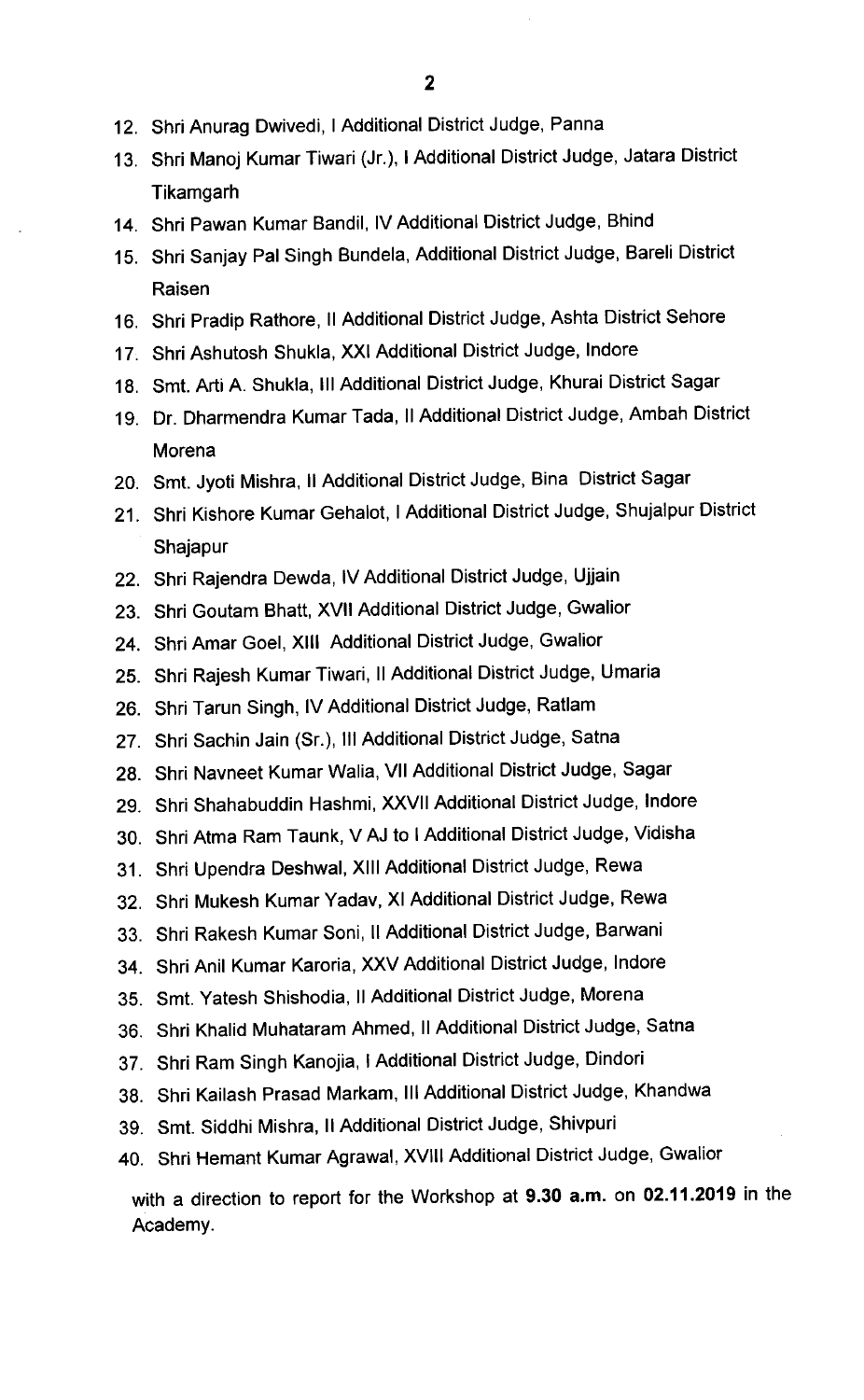The nominated Judges are directed to observe the following instructions:

- To send soft copy of atleast one article/presentation/research paper/order authored by them for sharing and discussion in the training on official email of the State Judicial Academy i.e. mpsja@mphc.in atleast three days prior to the schedule of the Workshop.
- To apprise themselves with the contents of the Joining Instructions available on the MPSJA website www.mpsja.gov.in & www.mpsja.mphc.gov.in and observe the same.
- As the Workshop is of two days duration and the programme will continue beyond 5.30 p.m., the participants will not be permitted to leave the Academy prior to the conclusion of the programme. Therefore, they are directed to make their return reservations accordingly.
- 5(dy The District & Sessions Judge, Bhopal/ Raisen/ Bumanpur/ Mandleshwar/ Dewas/ Seoni/ Sidhi/ Jhabua/ Ashokngar/ Panna/ Tikamgarh/ Bhind/ Sehore/ lndore/ Sagar/ Morena/ Shajapur/ Ujjain/ Gwalior/ Umaria/ Ratlam/ Satna/ Vidisha/ Rewa/ Barwani/ Dindori/ Khandwa/ Shivpuri for information and necessary action with a request to instruct the participant Judges to remain present at M.P.S.J.A. building at Jabalpur on the date and time given in the order, positively.
- 6. Director/ Additional Director/ Faculty Member (Senior) & (Junior)/ Deputy Director/ Assistant Director/ OSD, Madhya Pradesh State Judicial Academy, Jabalpur for information.
- 7, Chief System Analyst, High Court of Madhya Pradesh, Jabalpur, for sending copy of order by e-mail to following Judicial Officers:-
	- 1 District Judge (Inspection), High Court Premises, Jabalpur/ District Judge (Inspection), J.E.-1, Judges Enclave, Residency Area, lndore-452001./ District Judge (Inspection), 28/B, Race-course Road, Opposite Maila Ground, Gwalior (M.P.), for information.
	- 2. Principal Registrar, High Court of M.P., Bench lndore, for information
	- 3. Principal Registrar, High Court of M.P., Bench at Gwalior, New High Court Building, City Centre, Gwalior, for information.
	- 4 Member Secretary, M.P. State Legal Services Authority, 574, South Civil Lines, Jabalpur, for information,
	- 5. Principal Registrar (Judicial)/ (Vigilance)/ (I.L.R. & Examination), High Court of M.P., Jabalpur, for information.
	- 6 Member Secretary, State Court Management System Committee, High Court of M,P., Jabalpur, for information.
	- 7. Registrar (I.L.)/ (District Establishment)/ (Judicial-I & Secretary, Juvenile Justice Committee)/ (Judicial-II)/ (Administration)/ (Exam & Labour Judiciary)/ (Work & Infrastructure)/ Sr. Principal System Analyst/ District Judge (Inspection)/ Registrar/Secretary, High Court Legal Service Committee, High Court of Madhya Pradesh, Jabalpur, for information.